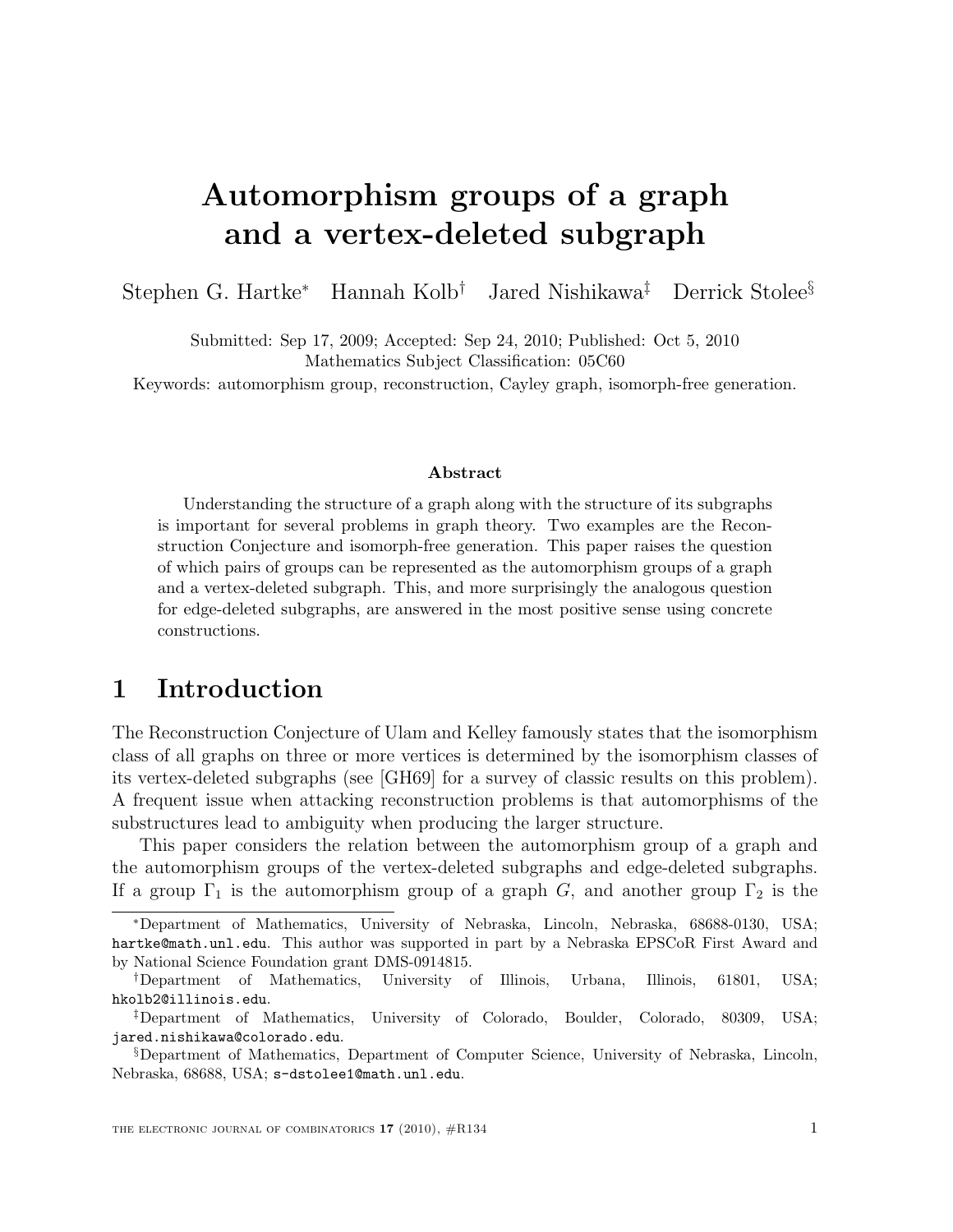automorphism group of  $G-v$  for some vertex v, then we say  $\Gamma_1$  deletes to  $\Gamma_2$ . This relation is denoted  $\Gamma_1 \rightarrow \Gamma_2$ . A corresponding definition for edge deletions is also developed. Our main result is that any two groups delete to each other, with vertices or edges.

These relations also appear in McKay's isomorph-free generation algorithm [McK98], which is frequently used to enumerate all graph isomorphism classes. After generating a graph G of order n, graphs of order  $n + 1$  are created by adding vertices and considering each  $G+v$ . To prune the search tree, the canonical labeling of  $G+v$  is computed, usually by nauty, McKay's canonical labeling algorithm [McK06,HR09]. Finding a canonical labeling of a graph reveals its automorphism group. Since  $G$  was generated by this process, its automorphism group is known but is not used while computing the automorphism group of  $G + v$ . If some groups could not delete to the automorphism group of G, then they certainly cannot appear as the automorphism group of  $G + v$  which may allow for some improvement to the canonical labeling algorithm. The current lack of such optimizations hints that no such restrictions exist, but this notion has not been formalized before this paper.

One reason why this problem has not been answered is that the study of graph symmetry is very restricted, mostly to forms of symmetry requiring vertex transitivity. These forms of symmetry are useless in the study of the Reconstruction Conjecture, as regular graphs are reconstructible. On the opposite end of the spectrum, almost all graphs are rigid (have trivial automorphism group) [Bol01]. Graphs with non-trivial, but nontransitive, automorphisms have received less attention.

Graph reconstruction and automorphism concepts have been presented together before [Bab95,LS03]. However, there appears to be no results on which pairs of groups allow the deletion relation. While our result is perhaps unsurprising, it is not trivial. The reader is challenged to produce an example for  $\mathbb{Z}_2 \to \mathbb{Z}_3$  before proceeding.

For notation, G always denotes a graph, while  $\Gamma$  refers to a group. The trivial group I consists of only the identity element,  $\varepsilon$ . All graphs in this paper are finite, simple, and undirected, unless specified otherwise. All groups are finite. The automorphism group of G is denoted  $Aut(G)$  and the stabilizer of a vertex v in a graph G is denoted  $Stab_G(v)$ .

### 2 Definitions and Basic Tools

We begin with a formal definition of the deletion relation.

**Definition 2.1.** Let  $\Gamma_1, \Gamma_2$  be finite groups. If there exists a graph G with  $|V(G)| \geq 3$ and vertex  $v \in V(G)$  so that  $Aut(G) \cong \Gamma_1$  and  $Aut(G - v) \cong \Gamma_2$ , then  $\Gamma_1$  (vertex) deletes to  $\Gamma_2$ , denoted  $\Gamma_1 \to \Gamma_2$ . Similarly, the group  $\Gamma_1$  *edge deletes to*  $\Gamma_2$  if there exists a graph G and edge  $e \in E(G)$  so that  $Aut(G) \cong \Gamma_1$  and  $Aut(G - e) \cong \Gamma_2$ . If a specific graph G and subobject x give Aut(G)  $\cong \Gamma_1$  and Aut(G – x)  $\cong \Gamma_2$ , the deletion relation may be presented as  $\Gamma_1 \stackrel{G-x}{\longrightarrow} \Gamma_2$ .

To determine the automorphism structure of a graph, vertices that are not in the same orbit can be distinguished by means of neighboring structures. A useful gadget to make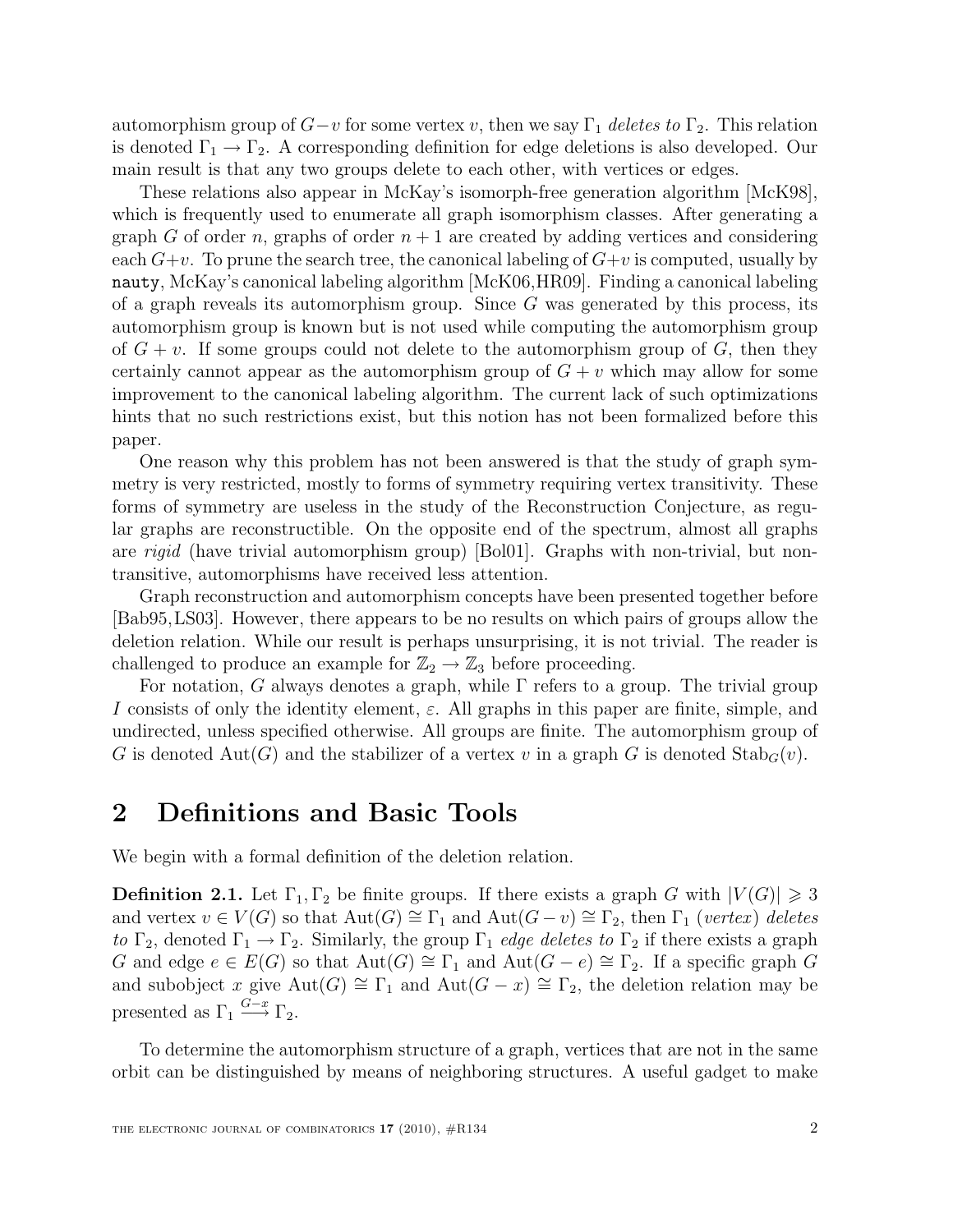such distinctions is the rigid tree  $T(n)$ , where n is an integer at least 2. Build  $T(n)$  by starting with a path  $u_0, z_1, \ldots, z_n$ . For each  $i, 1 \leq i \leq n$ , add a path  $z_i, x_{i,1}, x_{i,2}, \ldots, x_{i,2i}, u_i$ of length  $2i + 1$ . This results in a tree with  $n + 1$  leaves. Note that each leaf  $u_i$  is distance  $2i + 1$  to a vertex of degree 3 (except for  $u_n$ , which is distance  $2n + 2$ ). Thus, the leaves are in disjoint orbits and  $T(n)$  is rigid. Also, if any leaf  $u_i$  is selected with  $i \geq 1$ ,  $T(n) - u_i$ is rigid. This gives an example of the deletion relation  $I \rightarrow I$ . For notation, let J be a set and  $\{T_j\}_{j\in J}$  be disjoint copies of  $T(n)$ . Then  $u_i(T_j)$  designates the copy of  $u_i$  in  $T_j$ . This is well-defined since there is a unique isomorphism between each  $T_i$  and  $T(n)$ .

For any group Γ, a simple, unlabeled, undirected graph G exists with  $Aut(G) \cong \Gamma$ [Fru39]. The construction is derived from the well-known Cayley graph<sup>1</sup>. Define  $C(\Gamma)$ to be a graph with vertex set  $\Gamma$  and complete directed edge set, where the edge  $(\gamma, \beta)$  is labeled with  $\gamma^{-1}\beta$ , the element whose right-multiplication on  $\gamma$  results in  $\beta$ . The automorphism group of  $C(\Gamma)$  is  $\Gamma$ , and the action on the vertices follows right multiplication by elements in Γ. That is, if  $\gamma \in \Gamma$ , the permutation  $\sigma_{\gamma}$  will take a vertex  $\alpha$  to the vertex αγ.

This directed graph with labeled edge sets is converted to an undirected and unlabeled graph by swapping the labeled edges with gadgets. Specifically, order the elements of  $\Gamma = {\alpha_1, \ldots, \alpha_n}$  so that  $\alpha_1 = \varepsilon$ . For each edge  $(\gamma, \beta)$ , subdivide the edge labeled  $\alpha_i = \gamma^{-1}\beta$  with vertices  $x_1, x_2$ , and attach a copy  $T_{\gamma,\beta}$  of  $T(i)$  by identifying  $u_0(T_{\gamma,\beta})$  with x<sub>1</sub>. Note that  $i \geqslant 2$  in these cases, since  $\alpha_i \neq \varepsilon$ . See Figure 1 for an example of this process.



Figure 1: Converting a labeled directed edge to an undirected unlabeled gadget.

Denote this modified graph  $C'(\Gamma)$ . We refer to it as the Cayley graph of  $\Gamma$ . Note that the automorphisms of  $C'(\Gamma)$  are uniquely determined by the permutation of the group elements and preserve the original edge labels, since the trees  $T(i)$  identify the label  $\alpha_i$ and have a unique isomorphism between copies. Hence,  $Aut(C(\Gamma)) \cong Aut(C(\Gamma)) \cong \Gamma$ .

**Lemma 2.2.** Let  $\Gamma$  be a group and  $G = C'(\Gamma)$ . Then the stabilizer of the identity element  $\varepsilon$  (as a vertex in G) is trivial. That is,  $\text{Stab}_G(\varepsilon) \cong I$ .

*Proof.* Every automorphism of G is represented by right-multiplication of  $\Gamma$ . Hence, every automorphism except the identity map will displace  $\varepsilon$ .  $\Box$ 

<sup>&</sup>lt;sup>1</sup>In most uses of the Cayley graph, a generating set is specified. For simplicity, we use the entire group.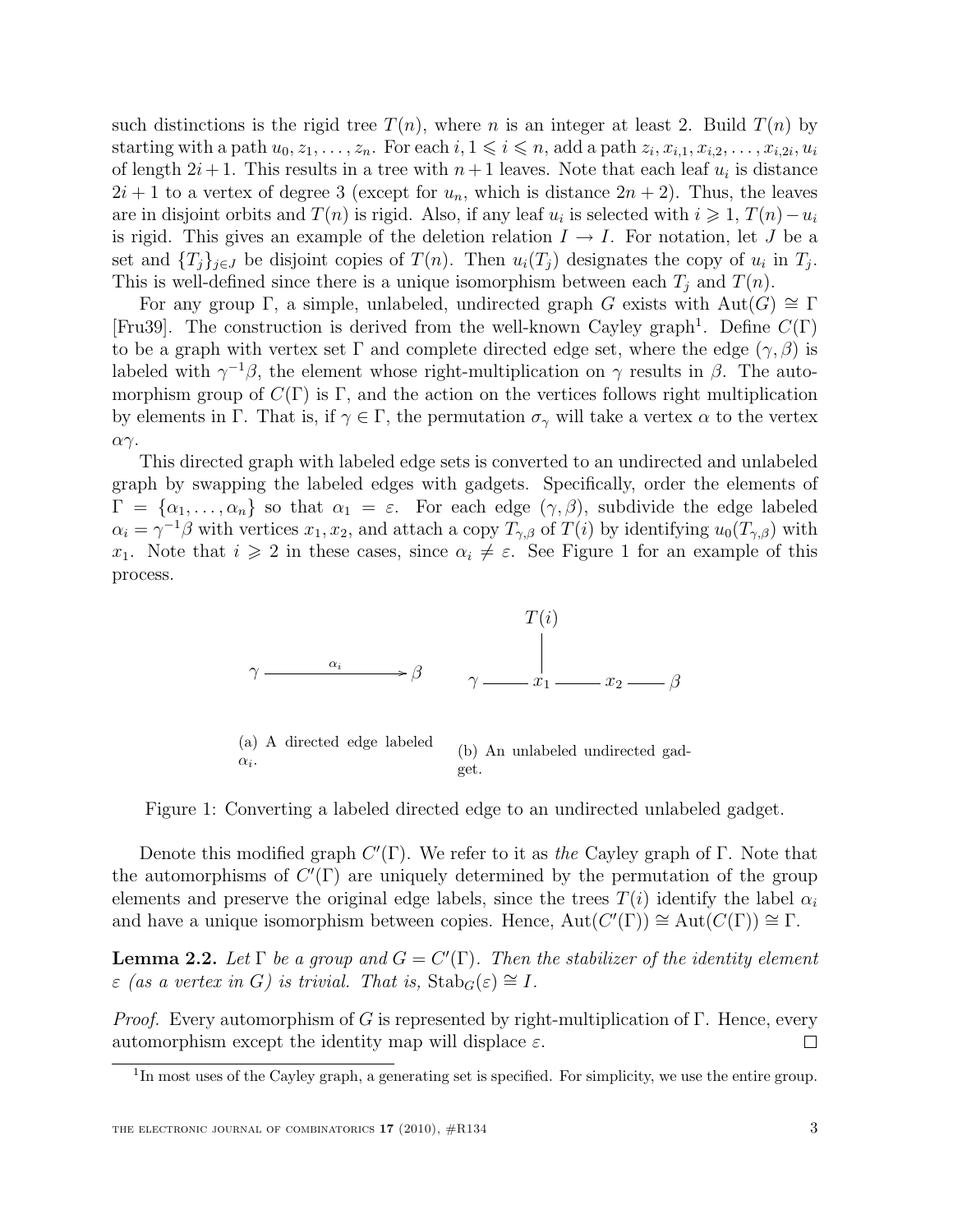### 3 Deletion Relations with the Trivial Group

Now that sufficient tools are available, we prove some basic properties.

#### **Proposition 3.1.** (The Reflexive Property) For any group  $\Gamma, \Gamma \to \Gamma$ .

*Proof.* Let  $\Gamma$  be non-trivial, as the trivial case has been handled by the rigid tree  $T(n)$ . Let G be the Cayley graph  $C'(\Gamma)$ . Create a supergraph G' by adding a dominating vertex v with a pendant vertex u. Now, u is the only vertex of degree 1, and v is the only vertex adjacent to  $u$ . Hence, these two vertices are distinguished in  $G'$  from the vertices of  $G$ . Removing v leaves G and the isolated vertex u. Thus,  $\Gamma$  is the automorphism group for both  $G'$  and  $G'-v$ .  $\Box$ 

A key part of our final proof relies on the trivial group deleting to any group.

#### **Lemma 3.2.** For all groups  $\Gamma$ ,  $I \to \Gamma$ .

*Proof.* Let  $G = C'(\Gamma)$ . Let  $n = |\Gamma|$ . Order the group elements of  $\Gamma$  as  $\alpha_1, \ldots, \alpha_n$ . Create a supergraph, G', by adding vertices as follows: For each  $\alpha_i$ , create a copy  $T_{\alpha_i}$  of  $T(2n)$  and identify  $u_0(T_{\alpha_i})$  with the vertex  $\alpha_i$  in G (Here, 2n is used to distinguish these copies from the edge gadgets). Add a vertex v that is adjacent to  $u_i(T_{\alpha_i})$  for each i. For each  $\alpha_i$ , the leaf of  $T_{\alpha_i}$  adjacent to v distinguishes  $\alpha_i$ . Hence, no automorphisms exist in G'. However,  $G'-v$  restores all automorphisms  $\pi$  from  $\text{Aut}(G)$  by mapping  $T_{\alpha_i}$  to  $T_{\pi(\alpha_i)}$  through the unique isomorphism.  $\Box$ 

Note that this proof uses a very special vertex that enforces all vertices to be distinguished. Before producing examples where deleting a vertex removes symmetry, it may be useful to remark that such a distinguished vertex cannot be used.

**Lemma 3.3.** Let G be a graph and  $v \in V(G)$ . Then, automorphisms in G that stabilize v form a subgroup in the automorphism group of  $G - v$ . That is,  $\text{Stab}_G(v) \leq \text{Aut}(G - v)$ .

*Proof.* Let  $\pi \in \text{Stab}_G(v)$ . The restriction map  $\pi|_{G-v}$  is an automorphism of  $G-v$ .  $\Box$ 

The implication of this lemma is removing a vertex with a trivial orbit cannot remove automorphisms. However, we can remove all symmetry in a graph using a single vertex deletion.

#### **Lemma 3.4.** For any group  $\Gamma$ ,  $\Gamma \rightarrow I$ .

*Proof.* Assume  $\Gamma \not\cong I$ , since the reflexive property handles this case. Let  $G = C'(\Gamma)$  and  $n = |\Gamma|$ .

Let  $G_1, G_2$  be copies of G with isomorphisms  $f_1 : G \to G_1$  and  $f_2 : G \to G_2$ . Create a graph G' from these two copies as follows. For all elements  $\gamma$  in  $\Gamma$ , create a copy  $T_{\gamma}$ of  $T(n)$  and identify  $u_0(T_\gamma)$  with  $f_1(\gamma)$  and  $u_n(T_\gamma)$  with  $f_2(\gamma)$ . Note that  $Aut(G') \cong \Gamma$ , since no vertices from  $G_1$  can map to  $G_2$  from the asymmetry of the  $T_\gamma$  subgraphs, and any automorphism of  $G_1$  extends to exactly one automorphism of  $G_2$ .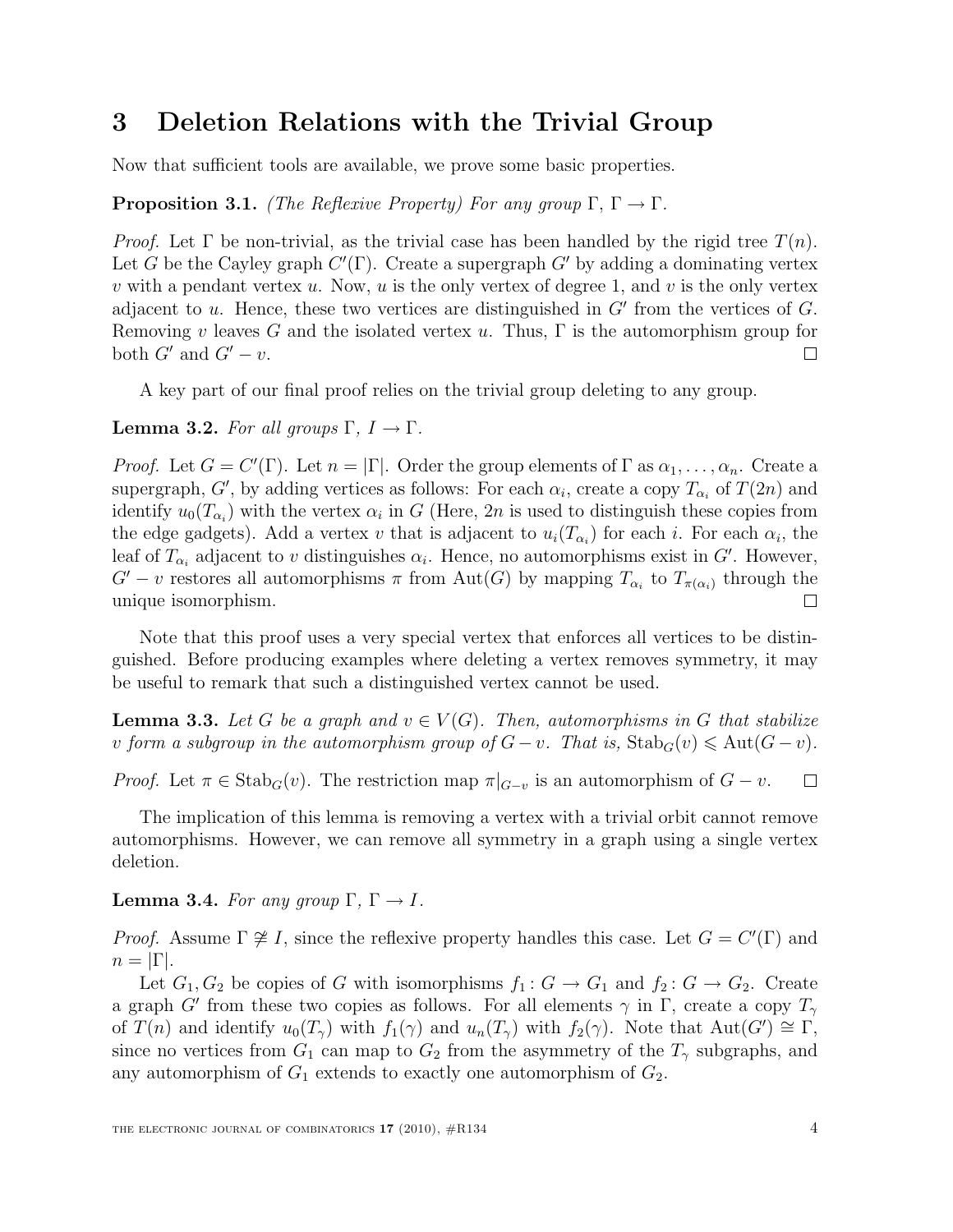Any automorphism  $\pi$  of  $G'-f_1(\varepsilon)$  must induce an automorphism  $\pi|_{G_2}$  of  $G_2$ . But the vertices of  $G_1$  must then permute similarly (by the definition  $\pi(f_1(x)) = f_1 f_2^{-1} \pi f_2(x)$ ). Since  $f_1(\varepsilon)$  is not in the image of  $\pi$ ,  $\pi$  stabilizes  $f_2(\varepsilon)$ . Lemma 2.2 implies  $\pi$  must be the identity map. Hence,  $Aut(G' - f_1(\varepsilon)) \cong I$ .  $\Box$ 

### 4 Deletion Relations Between Any Two Groups

We are sufficiently prepared to construct a graph to reveal the deletion relation for all pairs of groups.

**Theorem 4.1.** If  $\Gamma_1$  and  $\Gamma_2$  are groups, then  $\Gamma_1 \rightarrow \Gamma_2$ .

Proof. Assume both groups are non-trivial, since Lemmas 3.2 and 3.4 cover these cases. Let  $G_1 = C'(\Gamma_1)$ . Then identify  $v_1 \in V(G_1)$  as the vertex corresponding to  $\varepsilon \in \Gamma_1$ . Note that  $\text{Stab}_{G_1}(v_1) \cong I$  as in Lemma 2.2. Also by Lemma 3.2, there exists a graph  $G_2$  and vertex  $v_2$  so that  $I \stackrel{G_2-v_2}{\longrightarrow} \Gamma_2$ . Define  $n_i = |\Gamma_i|$ . Order the elements of  $\Gamma_1$  as  $\alpha_{1,1}, \alpha_{1,2}, \ldots, \alpha_{1,n_1}$  so that  $\alpha_{1,1} = \varepsilon = v_1$ .

We collect the necessary properties of  $G_1, G_2, v_1, v_2$  before continuing. First,  $G_1$  has automorphisms  $\text{Aut}(G_1) \cong \Gamma_1$  and  $v_1$  is trivially stabilized  $(\text{Stab}_{G_1}(v_1) \cong I)$ . Second,  $G_2$ is rigid  $(Aut(G_2) \cong I)$  but  $G_2 - v_2$  has automorphisms  $Aut(G_2 - v_2) \cong \Gamma_2$ . The following construction only depends on these requirements.

Let  $H_1, \ldots, H_{n_1}$  be copies of  $G_2$ . Construct a graph G by taking the disjoint union of  $G_1, H_1, \ldots, H_{n_1}$ , and adding edges between  $\alpha_{1,i}$  and every vertex of  $H_i$ , for  $i = 1, \ldots, n_1$ . Since Aut $(H_i) \cong I$ , the automorphism group of G cannot permute the vertices within each  $H_i$ . However, the vertices of  $G_1$  can permute freely within Aut( $G_1$ ) ≅  $\Gamma_1$ , since  $H_i \cong H_j$  for all  $i, j$ . Hence,  $Aut(G) \cong \Gamma_1$ .

When the copy of  $v_2$  in  $H_1$  is deleted from G, the automorphisms of  $H_1 - v_2$  are  $\Gamma_2$ . However, the vertex  $v_1$  of  $G_1$  is now distinguished since it is adjacent to a copy of  $G_2 - v_2$ , unlike the other elements of  $\Gamma_1$  in  $G_1$  which are adjacent to a copy of  $G_2$ . This means the permutations of  $G_1$  must stabilize  $v_1$ . Since  $\text{Stab}_{G_1}(v_1) = I$ , the only permutation allowed on  $G_1$  is the identity. However,  $H_1 - v_2$  has automorphism group  $\Gamma_2$ . Hence,  $\text{Aut}(G - v_2) \cong \Gamma_2$ .  $\Box$ 

Figure 2 presents a visualization of the automorphisms in this construction before and after the deletion. A very similar construction produces this general result for the edge case.

**Theorem 4.2.** If  $\Gamma_1$  and  $\Gamma_2$  are groups, then there exists a graph G and an edge  $e \in E(G)$ so that  $\Gamma_1 \stackrel{G-e}{\longrightarrow} \Gamma_2$ .

*Proof.* Set  $n_i = |\Gamma_i|$ . Let  $G_1 = C'(\Gamma_1)$  with  $v_1$  corresponding to  $\varepsilon \in \Gamma_1$  and order the elements of  $\Gamma_1$  similarly to the proof of Theorem 4.1.

Form  $G_2$  by starting with  $C'(\Gamma_2)$  and making a copy  $T_\gamma$  of  $T(2n_2)$  for each element  $\gamma \in \Gamma_2$ , identifying  $\gamma \in V(C(\Gamma_2))$  with  $u_0(T_\gamma)$ . Now, add an edge e between  $u_{2n_2}(T_1)$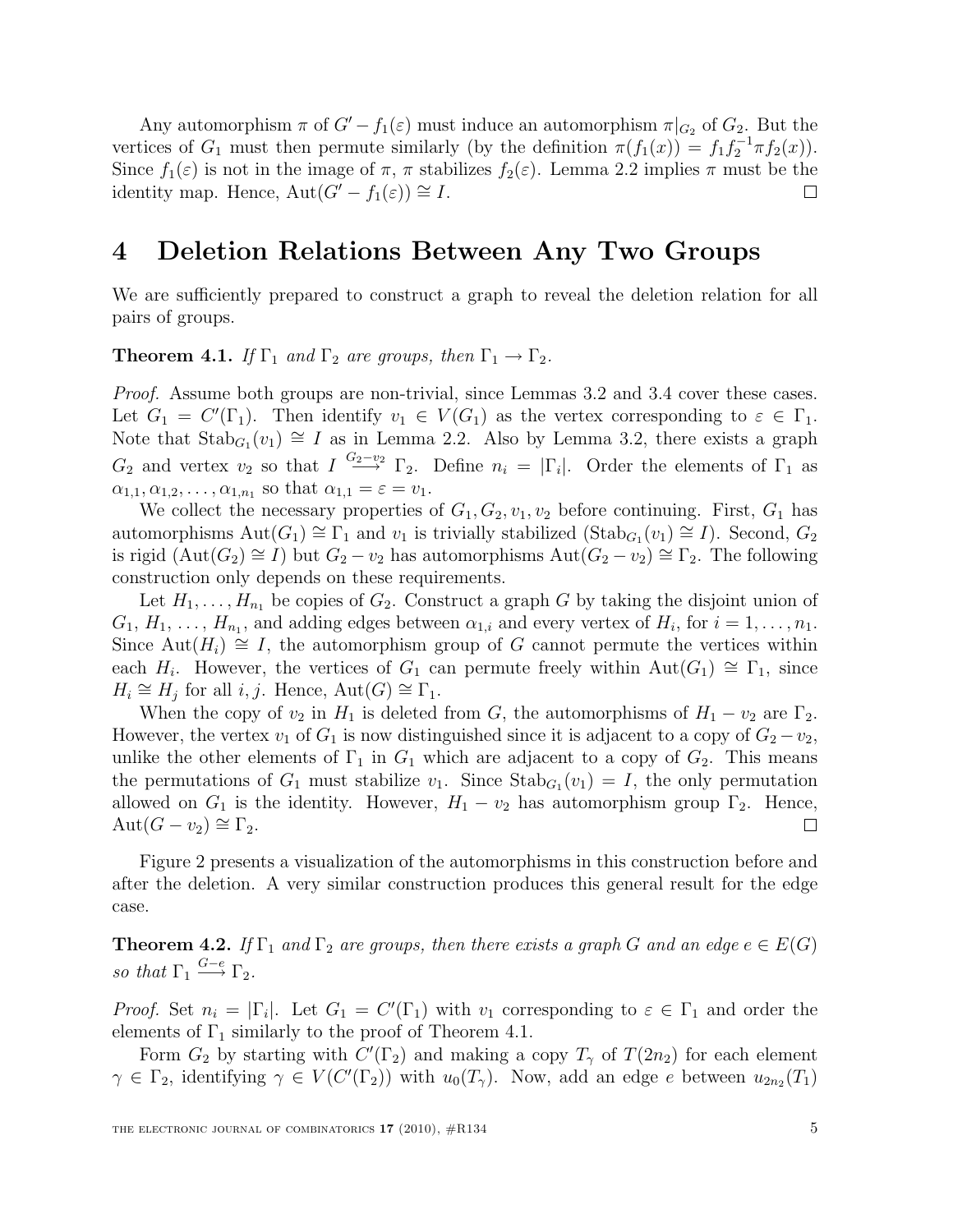

Figure 2: The vertex deletion construction.

and  $u_{2n_2-1}(T_1)$ . This distinguishes the element  $\varepsilon$  as a vertex in  $C'(\Gamma_2)$  and hence is stabilized. So,  $Aut(G_2) \cong I$  and if e is removed all group elements are symmetric again, so  $\text{Aut}(G_2 - e) \cong \Gamma_2$ .

Notice that  $G_1, G_2, v_1, e$  satisfy the requirements of the construction of G in Theorem 4.1. Hence, the same construction (with  $e$  in place of  $v_2$ ) provides an example of edge deletion from  $\Gamma_1$  to  $\Gamma_2$ .  $\Box$ 

Note that the graph produced for Theorem 4.2 can be used for the proof of Theorem 4.1 by subdividing e and using the resulting vertex as the deletion point.

### 5 Future Work

While the question posed in this paper is answered completely for the class of all graphs, there remain questions for special cases. For instance, the automorphism groups of trees are fully understood [Ser80]. Let  $\mathcal{G}_T$  be the class of groups that are represented by the automorphism groups of trees and  $\mathcal{G}_F$  represented by automorphisms of forests<sup>2</sup>. The constructions in this paper are not trees, so new methods will be required to answer the following questions. If we restrict to trees, can any group in  $\mathcal{G}_T$  delete to any group in  $\mathcal{G}_F$ ? Or, if we restrict to deleting leaves (and hence stay connected) can all pairs of groups in  $\mathcal{G}_T$  delete to each other?

Another interesting aspect of our construction is that the resulting graphs are very large, with the order of the graphs cubic in the size of the groups. Which of these relations can be realized by small graphs? Can we restrict the groups that can appear based on the order of the graph? The current-best upper bound on the order of a graph G with automorphism groups isomorphic to a given group  $\Gamma$  is  $|V(G)| \leq 2|\Gamma|$  and  $Aut(G) \cong \Gamma$  [Bab74]. This has particular application to McKay's generation algorithm, where only "small" examples are usually computed (for example, all connected graphs up to 11 vertices were computed in [McK97]). To demonstrate that this is not trivial, see Figure 3 for a graph showing  $\mathbb{Z}_2 \to \mathbb{Z}_3$ .

<sup>&</sup>lt;sup>2</sup>An elementary proof shows that  $\mathcal{G}_T = \mathcal{G}_F$ .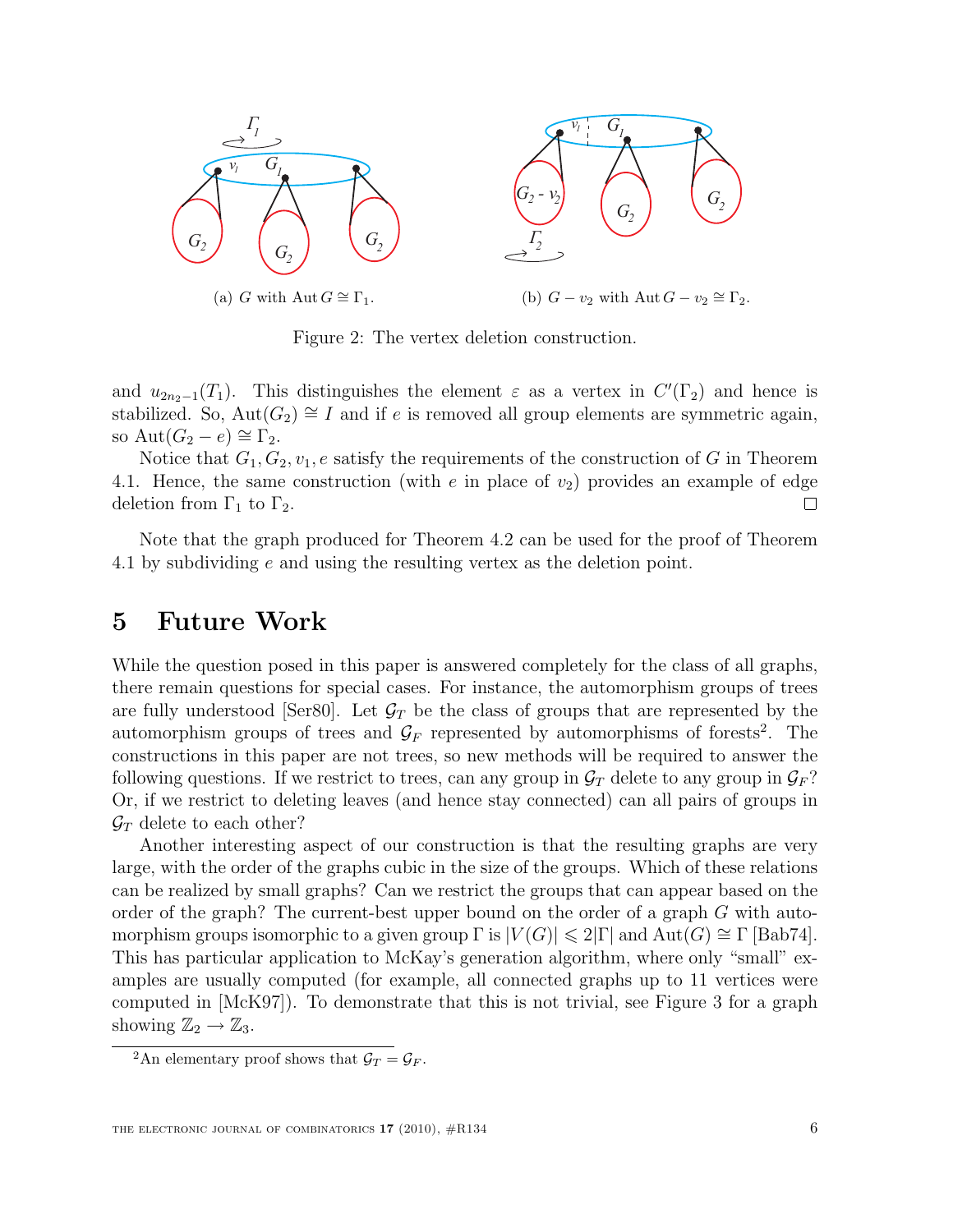

Figure 3: This graph G has  $Aut(G) \cong \mathbb{Z}_2$  and  $Aut(G - v) \cong \mathbb{Z}_3$ .

While Theorem 4.1 shows that there exists a graph where *some* vertex can be deleted to demonstrate the deletion relations, our constructions have many other vertices that behave in very different ways when they are deleted. When relating to the Reconstruction Conjecture, this raises questions regarding the combinations of automorphism groups that appear in the vertex-deleted subgraphs. For instance, if the multiset of vertex-deleted automorphism groups is provided, can one reconstruct the automorphism group? This question only gives the groups, but not the vertex-deleted subgraphs. An example is that n copies of  $S_{n-1}$  must reconstruct to  $S_n$ , but it is unknown whether the graph is  $K_n$  or  $nK_1$ . Since  $Aut(G) = Aut(\overline{G})$ , this ambiguity will always naturally arise. Can it arise in other contexts? Is the automorphism group recognizable from a vertex deck?

### Acknowledgements

This work was completed as part of the Research Experience for Undergraduates held at the University of Nebraska–Lincoln in Summer 2009, supported by National Science Foundation grant DMS-0354008. We thank Richard Rebarber for organizing the REU.

## References

- [Bab74] László Babai. On the minimum order of graphs with given group. *Canad. Math.* Bull., 17(4):467–470, 1974.
- [Bab95] László Babai. Automorphism groups, isomorphism, reconstruction. In Handbook of combinatorics, Vol. 1, 2, pages 1447–1540. Elsevier, Amsterdam, 1995.
- [Bol01] Béla Bollobás. Random graphs, volume 73 of Cambridge Studies in Advanced Mathematics. Cambridge University Press, Cambridge, second edition, 2001.
- [Fru39] R. Frucht. Herstellung von Graphen mit vorgegebener abstrakter Gruppe. Compositio Math., 6:239–250, 1939.
- [GH69] D. L. Greenwell and R. L. Hemminger. Reconstructing graphs. In The Many Facets of Graph Theory (Proc. Conf., Western Mich. Univ., Kalamazoo, Mich., 1968), pages 91–114. Springer, Berlin, 1969.